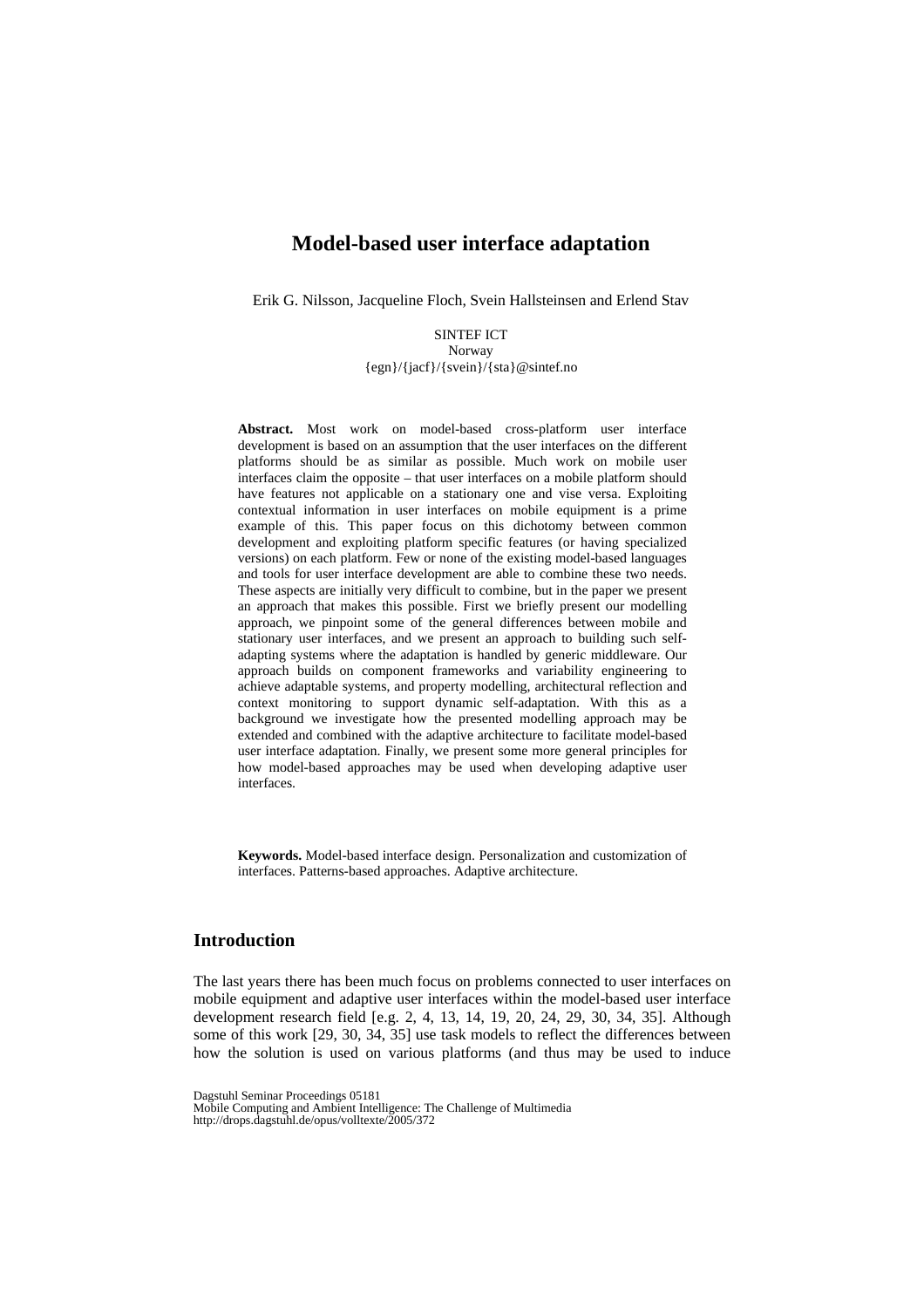different solutions on different platforms), most work on model-based cross-platform user interface development is based on an assumption that the user interfaces on the different platforms should be as similar as possible [11, 23, 36, 40, 41].

Much work on mobile user interfaces  $[e.g. 26]$  claim the opposite – that user interfaces on a mobile platform should have features not applicable on a stationary one. Exploiting contextual information in user interfaces on mobile equipment is a prime example of this. Few or none of the existing model-based languages and tools for user interface development are able to handle this need. In this paper we show that it is possible to combine these two views. In the paper we address how to balance the efficiency gains in the development phase obtained by having common models across different platforms with benefits for the user by exploiting the special features on each platform, especially adaptive functionality.

We address model-based adaptation of user interfaces from two viewpoints. In one section we investigate how a comprehensive modelling approach may be extended to cover adaptive user interfaces. In another section we discuss simple model-based principles for visual adaptation. It is important to stress that there is a gradual transition between these two viewpoints, and solutions in between and solutions combining these are both relevant to use.

With the increasing mobility and pervasiveness of computing and communication technology, more and more software systems are used on or accessed by a variety of handheld networked devices used by people moving around. This introduces significant and unpredictable dynamic variation both in the user needs and in the operating environment for the provided services. For example, communication bandwidth changes dynamically in wireless communication networks and power is a scarce resource on battery powered devices when outlet power is not available. Furthermore, user interface preferences change when on the move, because light and noise conditions change, or because hands and eyes occupied elsewhere. Dynamic adaptation is required in order to retain usability, usefulness, and reliability of the application under such circumstances.

## **A User Interface Modelling Approach Based on Modelling Patterns and Compound User Interface Components**

In this section we give a brief presentation of the modelling approach presented in [24]. Below, we will show how this modelling approach can be used to combine common, model-based development of user interfaces across platforms with significant differences with adaptive behaviour – and how the approach makes development of adaptive user interfaces easier. In this section, we focus on the motivation for the modelling approach and its main principles, concepts and features.

Most model-based languages and tools suffer from a combination of two connected characteristics: the languages offer concepts on a too low level of abstraction, and the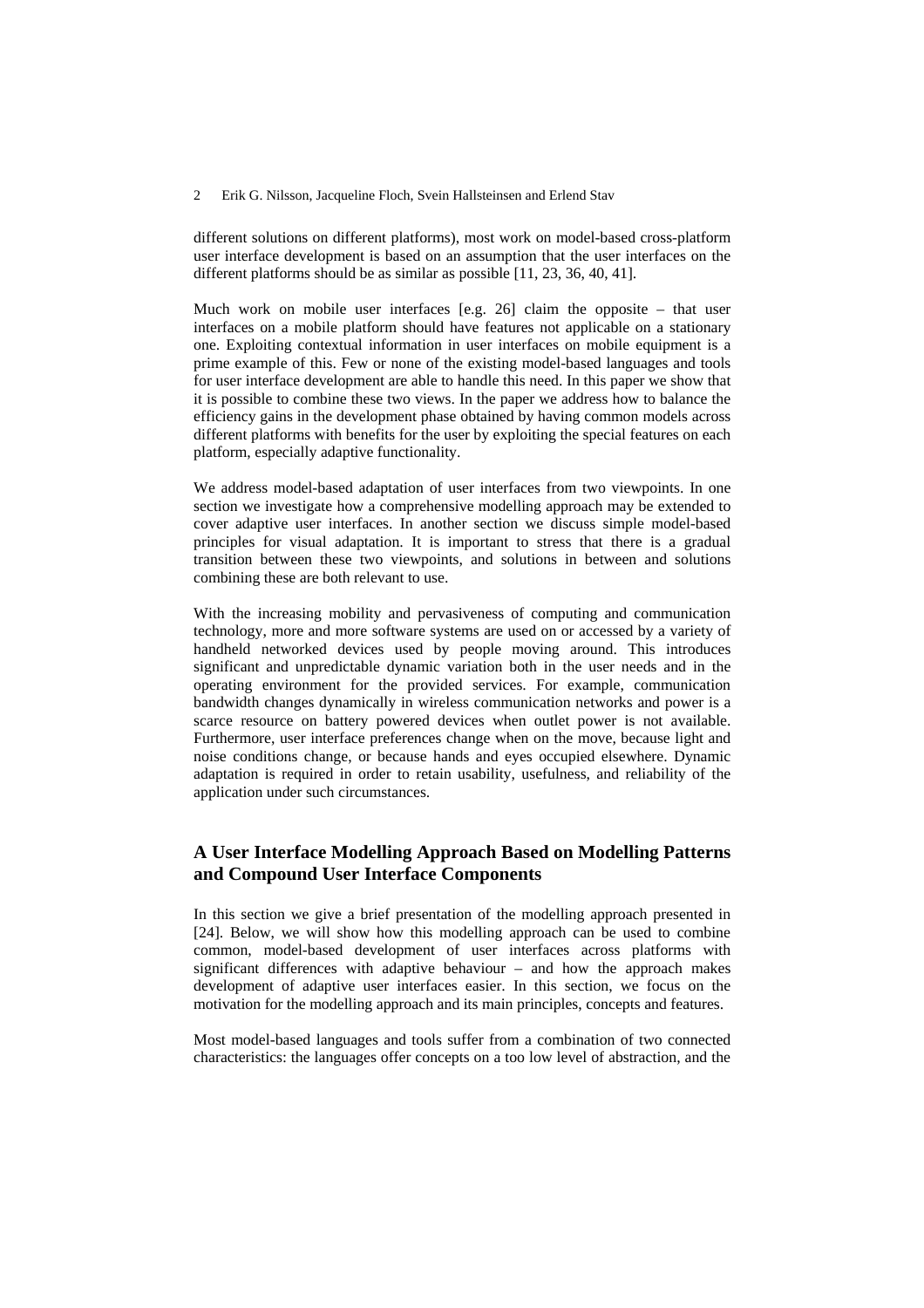building blocks are too simple. The building blocks available may be on a certain level of abstraction (like a *choice element* concept that is an abstraction of radio group, drop-down list box, list box, etc.), but are still fairly basic building blocks when a user interface is to be specified. With this type of building blocks, a user interface specification is an instance hierarchy of such modelling constructs on the given abstraction level. This works well as long as the same instance hierarchy is applicable on all the platforms. If the specification is to work across platforms with a certain level of differences – e.g. with large differences in screen size – there may be a need to have different instance hierarchies on each platform.

This is often handled by dividing the specification of a given user interface in two parts, one describing the commonalities across the platforms and one describing the specialities on each platform. This division must usually be done at a quite early stage in a user interface specification [23]. Furthermore, the amount of specification code constituting the platform-specific parts tends to be more voluminous than the common part. In such a situation, it is relevant to question whether a model-based approach gives any benefit over the most relevant alternative, which is to develop the user interface on each platform from scratch [25].

The modelling approach presented in [24] is using a combination of compound components and modelling patterns [5, 38]. Compound (or composite) user interface components are used to be able to have equal or similar model instances on platforms with significant differences (including traditional GUI, Web user interfaces and user interfaces on mobile equipment). Modelling patterns are used partly to obtain the necessary level of abstraction to facilitate common models across different platforms, and partly to render it possible to define generic mapping (or transformation) rules from the patterns-based, abstract compound components to concrete user interfaces on different platforms. These mapping rules are an important part of the modelling framework. As a modelling pattern usually involves a number of objects, a user interface supporting a modelling pattern must be a *composition* of different user interface components (each being simple or composite). The transformation rules describe how the *modelling patterns* are to be realized on various platforms. This means that the transformation rules must be instantiated with the same concrete classes that the patterns are instantiated with. The modelling approach also facilitates development of user interfaces that are "richer" and more dynamic than what is possible using HTML/XML technology today [22, 25].

To utilize the potential of the modelling approach, it also includes a number of different mapping to concrete representations for each abstract compound user interface component on each platform, both based on preferences, desired user interface style, modalities, etc. Fig. 1 shows how the different main parts of the modelling approach are connected – expressed using a Unified Modelling Language (UML) class model.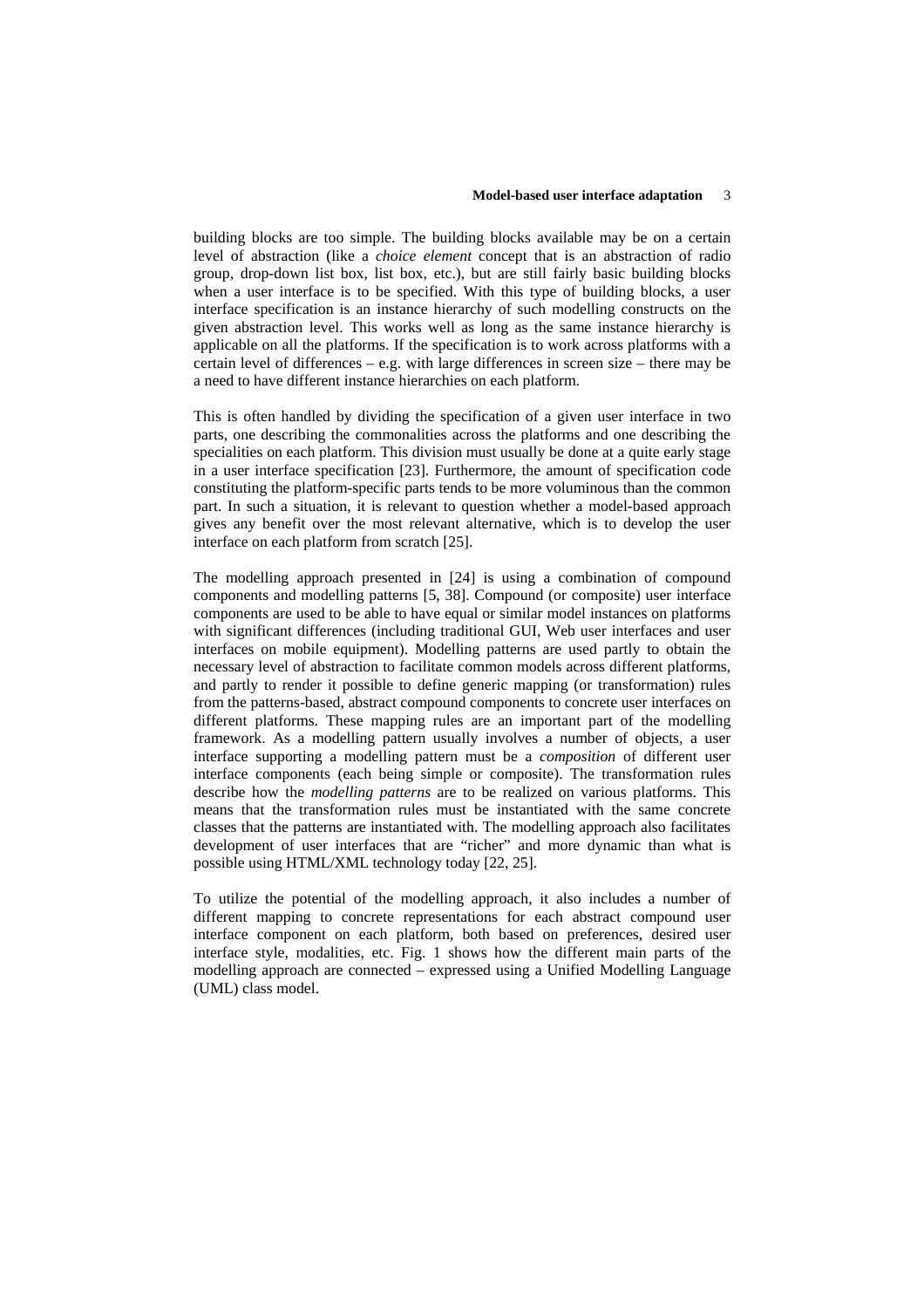

**Fig. 1.** Main concepts in the modeling approach

Using this modelling approach, a user interface specification consists of a number of model pattern instances, a chosen number of mapping rule instances for each of the pattern instances and additional properties specified for all of these. A specification may also include instances of patterns and/or mapping rules that are specified by the systems developer himself/herself. In addition, the modelling framework has features like extensibility (e.g. the possibility to add new building blocks and mapping rules easily) and recursive modelling (e.g. the possibility to construct new building blocks by combining existing ones).

The number of abstract components is limited – to make the modelling language comprehensible and to limit the amount of work needed to define all appropriate mappings. Yet the set is sufficiently comprehensive to render it possible to use the modelling language to specify an arbitrary user interface – it is of limited help to be able to specify and implement the wrong user interface very efficiently on a vast variety of platforms.

### **Mobile and Stationary User Interfaces**

In this section we pinpoint some of the differences between mobile and stationary user interfaces, and argue specifically for why adaptation is of special importance for mobile user interfaces [26].

Designing user interfaces for mobile equipment is usually considered being problematic compared to designing user interfaces for stationary equipment. There are a number of reasons for this. The screen size is smaller, and the interaction mechanisms are less rich on mobile equipment; this includes both the number of available user interface components and available modalities (e.g. keyboard is not available on many mobile units). The mobile equipment is used in more demanding environments (e.g. challenging light and sound environments), and in user situations where it is difficult to use computer equipment (e.g. because the user is wearing large gloves or because the user's hands are occupied with the current task).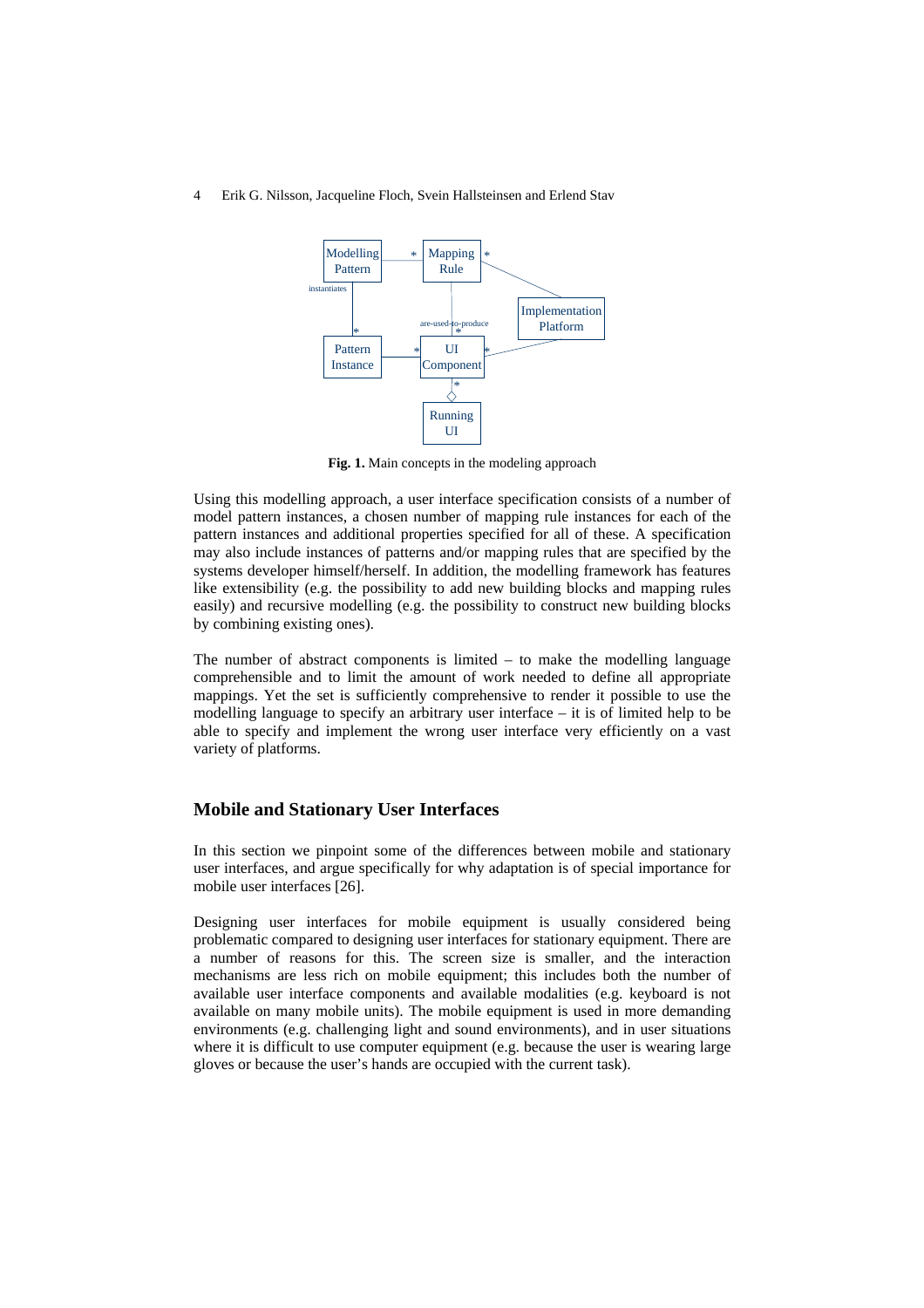These problems are important and must be handled when designing mobile user interfaces. But we find it even more important to address the *opportunities* that rise from the knowledge that the user is mobile [26]. Compared to a stationary user, the context in which a mobile user operates changes much more rapidly [32]. An important challenge when designing mobile user interfaces is to exploit knowledge about these changes in the user's context – and to use this knowledge to enhance the user experience [2, 3]. The context changes are multidimensional – and sometimes rapid – and comprise position, light, sound, network connectivity, and possibly biometrics [31]. Reflecting and utilising contextual information in a mobile user interface is different and more important than in a stationary one. This causes the need for new types of user interface designs, covering the contextual aspects, and ways for the UI to adapt to changing contexts [33]. This reveals a need for something more than just down-scaled versions of desktop-UIs, which is the case for many applications and services available on PDAs and other types of mobile, general purpose computers today [12].

In many cases, exploiting the context makes it possible to simplify the user interface of a mobile user interface compared to a corresponding stationary one because much of the functionality needed to filter and/or search for data may be omitted (because it is given by the user's context). This difference may also appear when the user has to enter information. Also, the users may often benefit from a different use of media in a mobile than in a stationary application. Especially, using audio is more relevant for a mobile user in many situations – mainly because it is less intrusive for a user walking around or engaged in a task requiring visual attention on something else than a computer. For a stationary user, sound is in many cases more annoying than useful. One reason for this is that when sitting down, most users read faster than people talk, so having to wait for a person to say something that the user might as well read is often frustrating.

## **Adaptive Architecture**

-

In the FAMOUS<sup>1</sup> project we are developing support for developing adaptive applications based on the following main ideas [7, 8]:

- component frameworks [37] as a means to build both applications and middleware that are capable of being adapted by reconfiguration;
- annotation of components and compositions with property specifications in order to aid decision making w.r.t. adaptation;
- architectural reflection [16] as a means to enable generic algorithms for making adaptations;
- implementation of context monitoring and adaptation management as generic middleware services.

<span id="page-4-0"></span><sup>&</sup>lt;sup>1</sup> FAMOUS (Framework for Adaptive Mobile and Ubiquitous Services) is a strategic research programme at SINTEF funded by the Research Council of Norway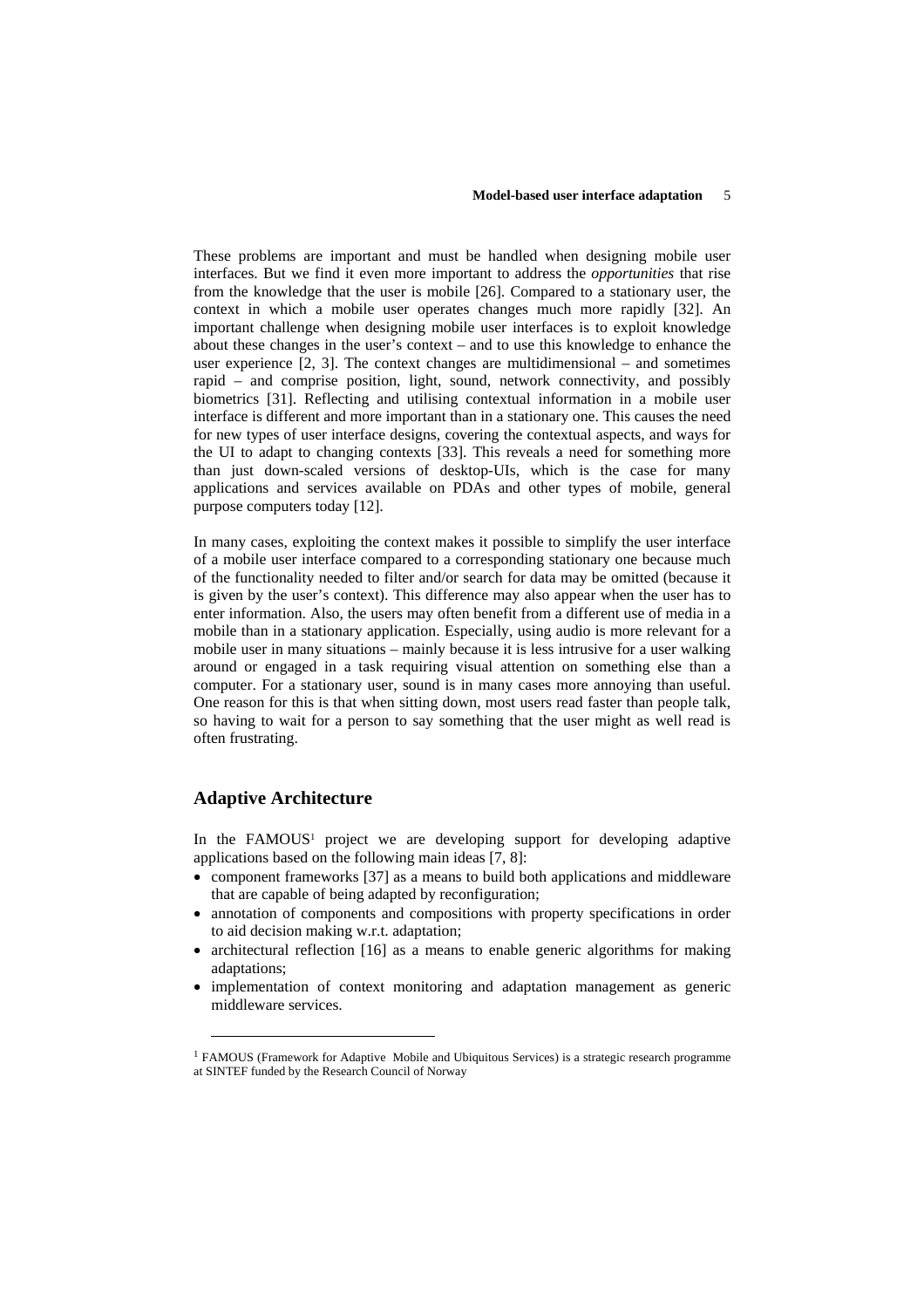#### **Overall architecture**

The overall architecture of our approach is depicted in Fig. 2. The adaptation middleware is a component framework providing mechanisms for detecting changes in the context of applications, reasoning about these changes and adapting to them through dynamic reconfiguration of the running application. Applications are built as component frameworks from which a family of application variants can be derived by (re)configuration. The application framework is constructed to support the creation of variants matching the different requirements sets that may occur during use. The adaptation middleware is responsible for creating and maintaining a suitable configuration of the application instance based on the application framework.

The central components of the adaptation middleware are the adaptation manager, context monitor, planner and configurator. The context monitor monitors the user context and the execution environment of the application and keeps the adaptation manager informed about significant changes. When changes occur that makes the running variant of the application unsuitable in some manner, the adaptation manager will invoke the planner component, which consults the architecture model to generate plans for other possible compositions of the application. The plans are then evaluated to see how well they are suited to the current context and resource situation. If the best composition plan found is an improvement over the current composition, the adaptation manager instructs the configurator to dynamically reconfigure the application. The same mechanism is also used at application startup to find and set up the most appropriate initial variant of the application.



**Fig. 2.** Overall runtime architecture

Application variants can differ in a number of ways, for example user interface, functional richness, quality properties provided to the user, how the components are deployed on a distributed computing infrastructure, and what resources and quality properties they need from the platform and network environment. The architecture model of the application framework is a runtime representation of the application framework architecture, while the component repository stores the concrete components available for plugging into the framework.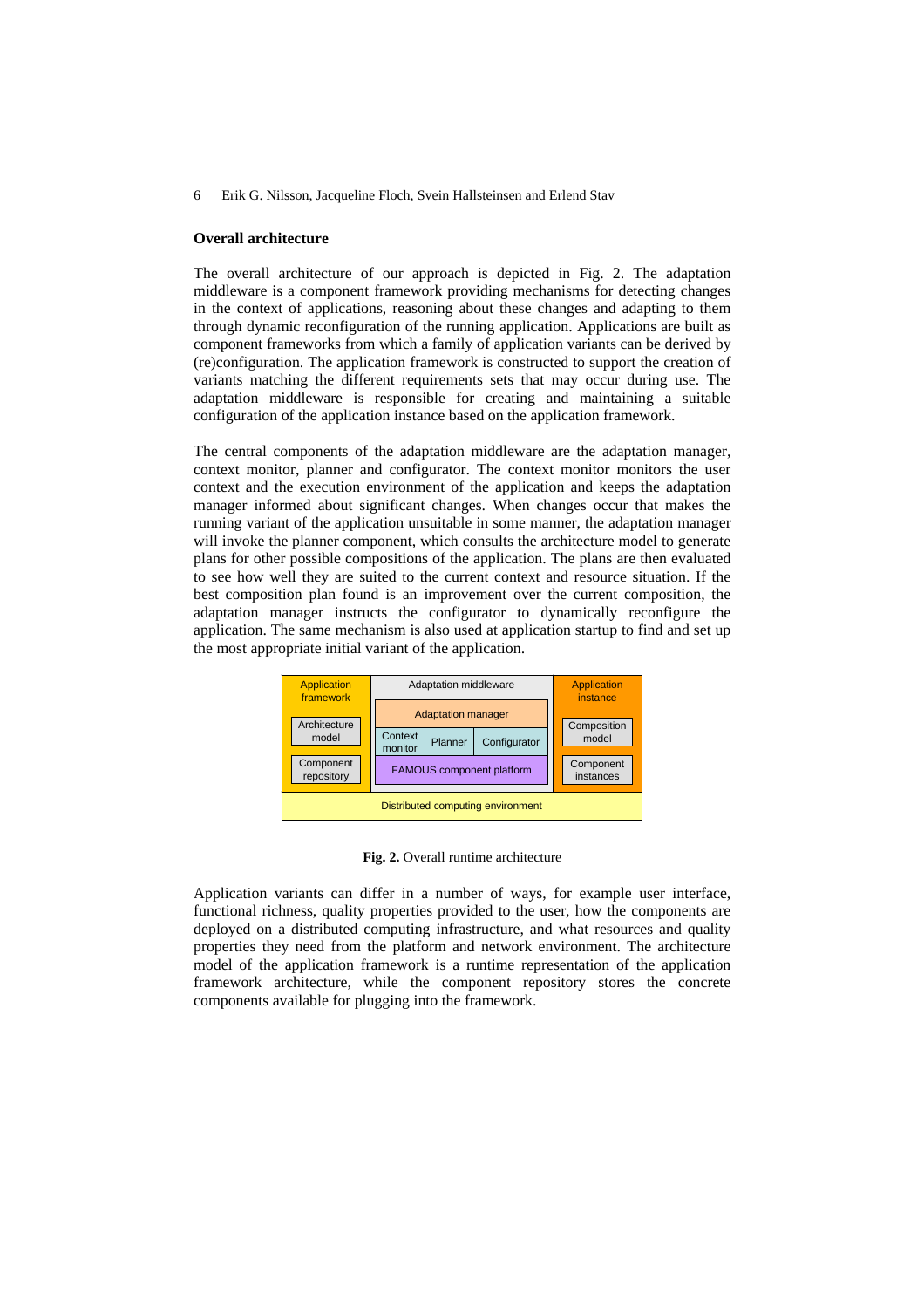#### **Application framework**

The application framework consists of a model of the framework architecture and a set of components fitting into the architecture. Application variants suited for different situations may be created from the framework by populating the architecture with an appropriate set of concrete components. The architecture model defines the allowable compositions.

The adaptation middleware needs a model of the framework architecture that can be represented efficiently at runtime and serve the needs of both the adaptation manager and the configurator to understand the variability built into the framework and how to configure application variants with given properties. Our approach can be seen as an example of what [6] describes as externalized adaptation based on models of the system. Our model covers the following aspects of the architecture: i) structure, ii) distribution, iii) variability and iv) property specifications. Furthermore it is intended to be derivable from design time models that are similar to models the developers are already familiar with. Our solution is based on ideas introduced by architecture definition languages [18] such as Darwin [17] and Koala [39], and adopted by UML 2.0 [27]. In addition we build on work on quality of service modelling in the context of UML [28].

### **Structure**

The architecture model models an application as a composition of component roles collaborating through ports connected to each other (see Fig. 3). A port either defines a service implemented by the role and offered to its collaborating components, or a service needed by the role from its collaborating components in order to implement its offered services. Connections between ports are bidirectional, and the functional part of the service interaction is defined by required and provided interfaces at each end of the connection.



**Fig. 3.** Component roles and ports

Hierarchical decomposition is supported through composite components. A composite component has an inner composition of roles and associated sets of candidate components, and may be seen as a sub-framework. At the root of this hierarchical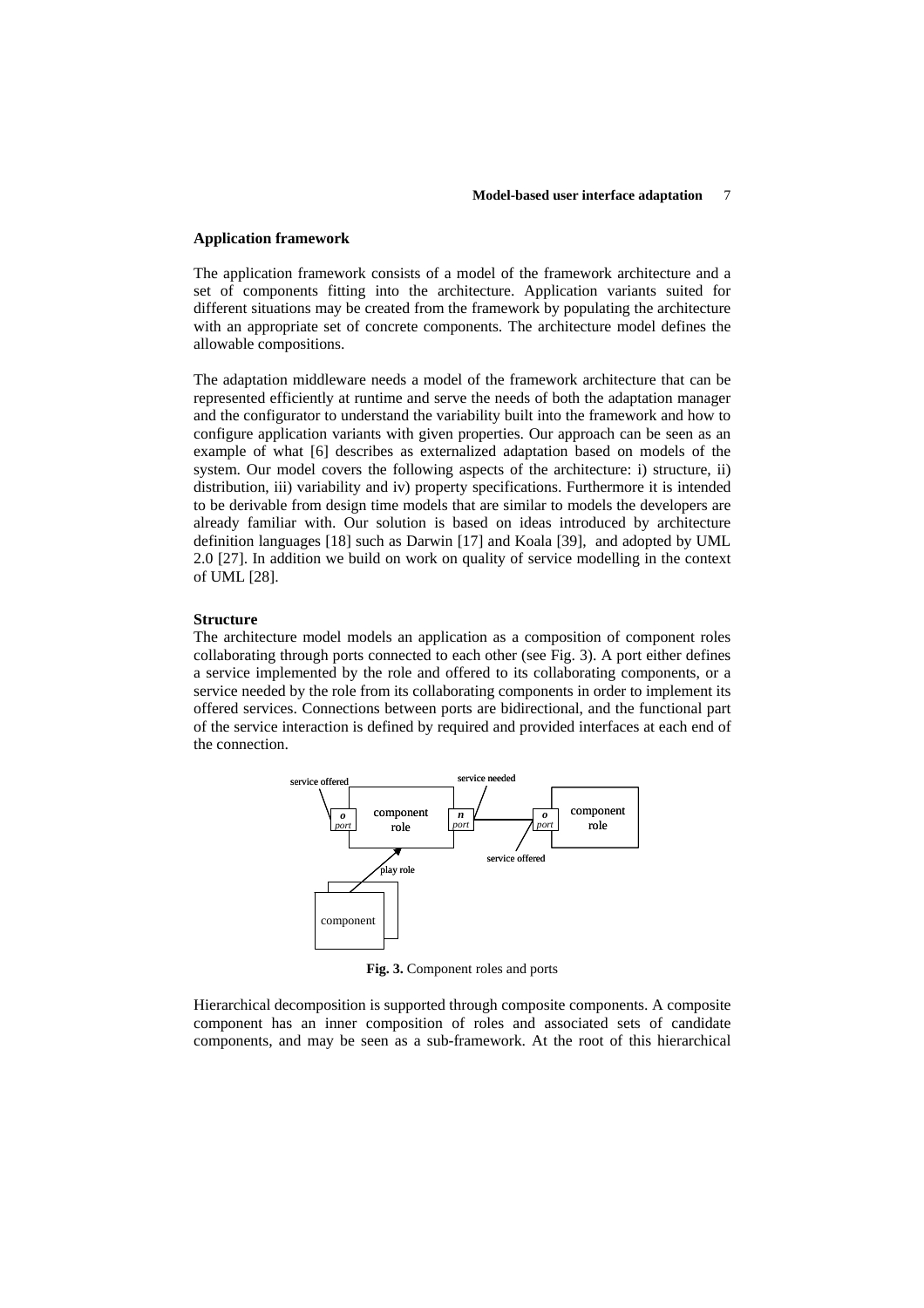decomposition is the role representing the application and its interaction with the user and the execution environment.

### **Variability and distribution**

Variability is modelled by associating sets of alternative compositions to applications or composite components, or by associating sets of alternative components to component roles. Creating an application variant with given properties means selecting the appropriate alternative from each set. Distribution is modelled by associating component roles with nodes of the computing infrastructure. This association means that the component playing the role in an application or component variant must be deployed on the associated node. In this way one may vary the structure, the selected components and the distributions of the application.

Not all variability is naturally expressed in this way however. For example, a repository component on a client device may use self-defined adaptation mechanisms in order to control the degree of replication. Therefore we also allow components that manage their own adaptation. Such components must define an adaptation port that is used by the adaptation manager to coordinate the adaptation of self-adapting components with its own activities.

#### **Property Specifications**

Basically adaptation management is about matching the properties of the application to the user needs and preferences and to the properties of the execution environment. For example, if the user is driving and prefers hands-free operation, the adaptation manager should find a configuration that offers this property. In order to do so the adaptation manager needs the following information:

- the user needs and preferences (as determined by the user context);
- the properties of the execution environment;
- the properties offered by the application to the user;
- the properties needed by the application from the execution environment;
- how the properties offered by the application depend on the properties of the execution environment

To model this information, we introduce property characteristics and property constraints. Property characteristic are quantifiable characteristics of the context or of an application or component variant. A property characteristic has a name and a value range. The value range may be specified as string, integer (optionally with range indicated), enumeration (with allowable values listed) or boolean. Some examples of property characteristics are given in Table 1.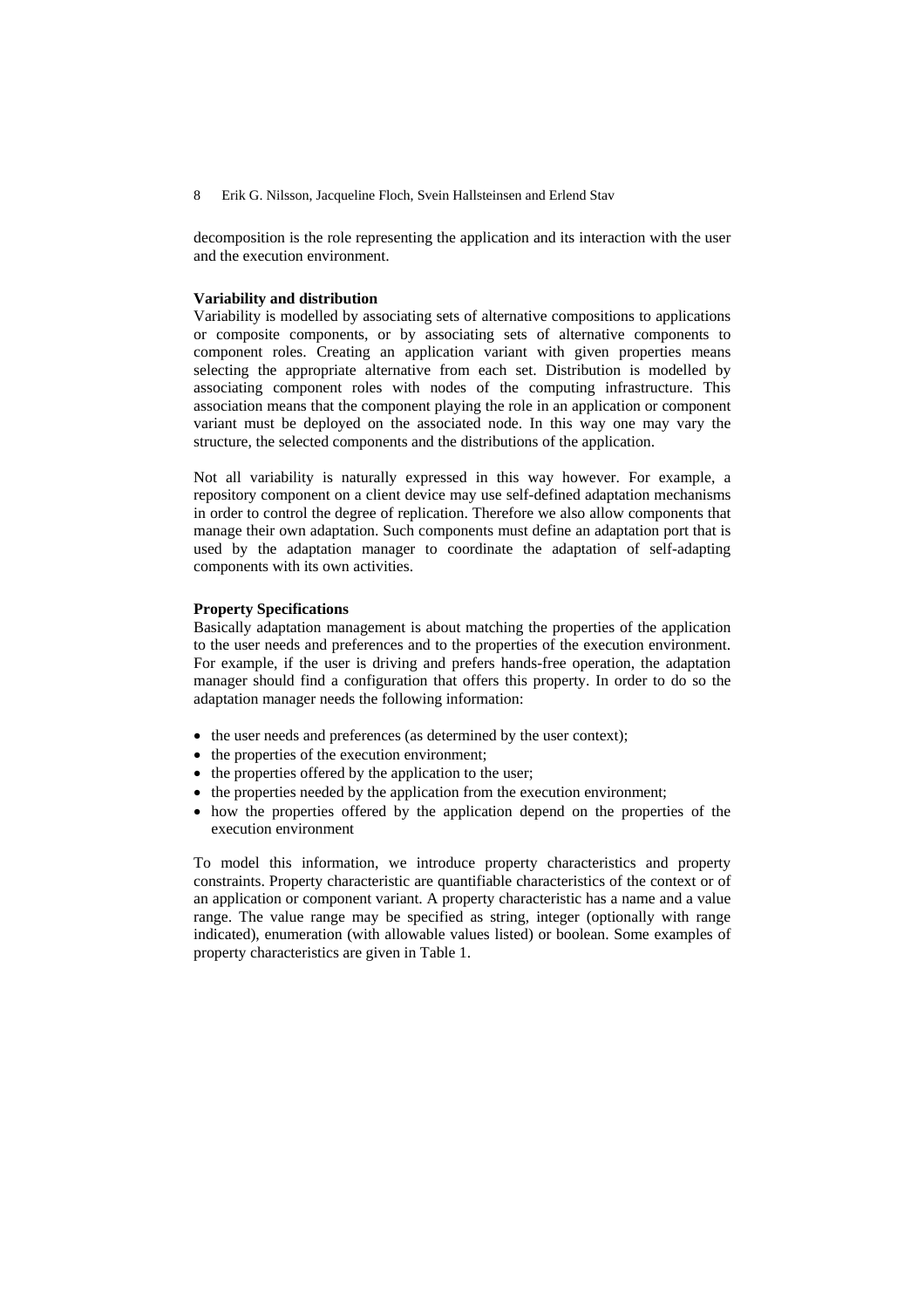| Name | Value range | Explanation                            |
|------|-------------|----------------------------------------|
| rsp  | integer     | Response time                          |
| mem  | integer     | Amount of memory                       |
| com  | integer     | Bandwidth of the network<br>connection |
| haf  | yes, no     | Hands-free operation                   |

**Table 1.** Example property characteristics

A property constraint limits the allowed values of a property characteristic and typically expresses a need or an offer regarding a particular property characteristic. For example, using the property characteristics listed in Table 1, the constraint "haf  $=$ yes" associated with the user, indicates that the user needs hands-free operation, while the same constraint associated with a variant of an application, indicates that this variant offers hands-free operation.

Property characteristics and property constraints are similar to quality of service characteristics and quality of service constraints as defined by the proposed UML profile for modelling QoS and Fault tolerance submitted to OMG by I-Logix, Open-IT and THALES [28]. However, property characteristics can also be used more generally to describe properties other than quality of service, like functional richness and offer or need for various types of resources.

We associate property constraints with ports to describe the properties of the service associated with the port. In the case of a service offered, the property constraints associated with the port describe the offered properties. In the case of a service needed, the property constraints describe the needed properties. The properties of a composition or component are the aggregation of the properties of its ports.

Often the offered properties of a composition depend on the properties of the services it needs or on the properties of its constituent components. This is supported by allowing a property constraint to be expressed as a function of other property constraints.

For example a property constraint describing a service offered by a component can be expressed as a function of one or more of the property constraints of the services offered to the component (and used in a given configuration), and/or of the property constraints of its constituent components.

The language for specifying such functions are simple arithmetic expressions where property constraints used as operands are referred to by characteristic name, qualified by the port name, and for properties of roles in compositions, also the role name. Some examples of property annotations are given in Fig. 4.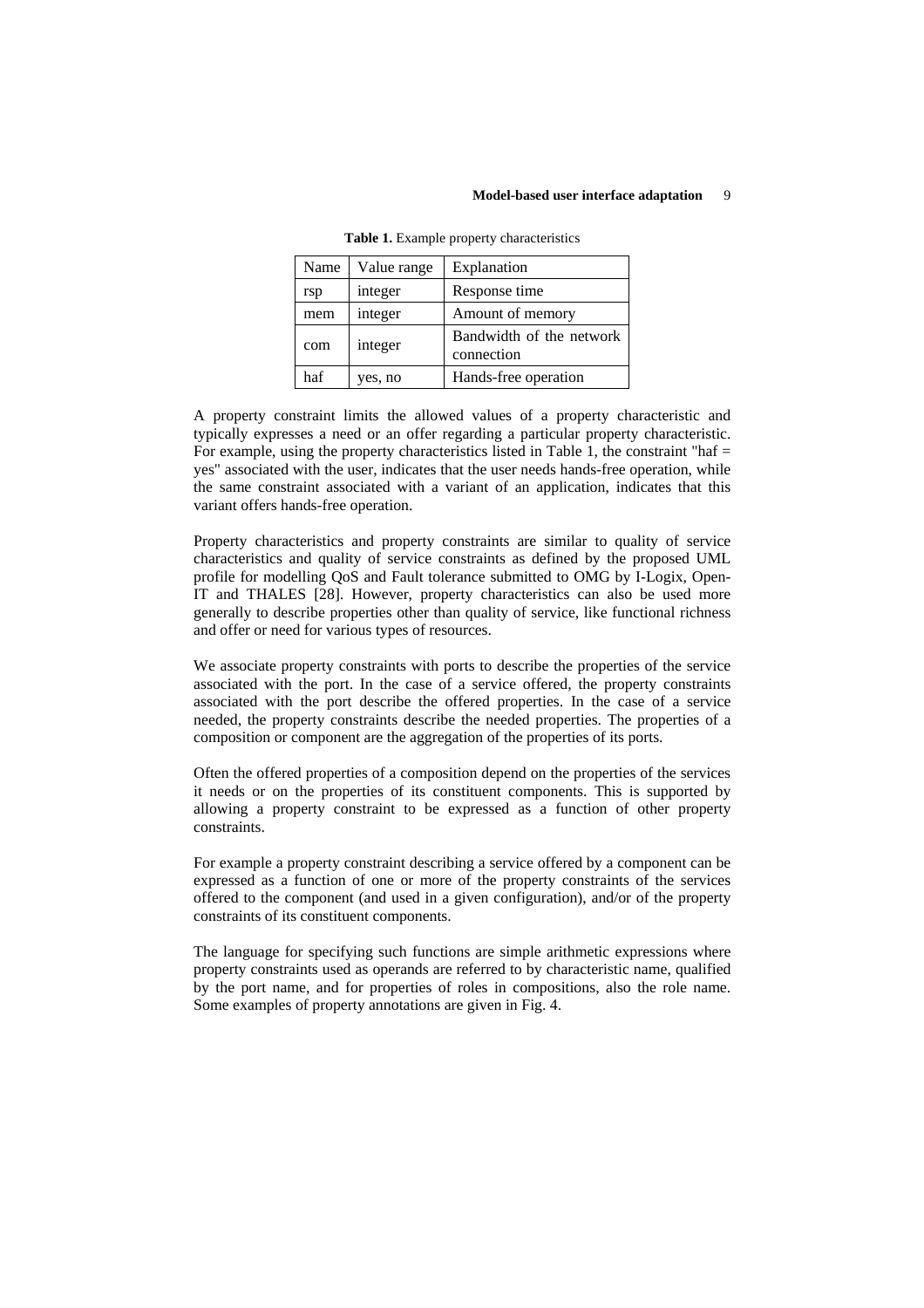

**Fig. 4.** Ports and property constraints

#### **Adaptation management**

The FAMOUS component platform defines a reflective component model using ports and connections, and supporting runtime reconfiguration. This foundation simplifies the tasks of the adaptation manager and the configurator in adapting the running application variant based on the best match from the architecture model.

When a context change occurs, this is detected by the context monitor which notifies the adaptation manager. The adaptation manager searches the framework architecture model for the configuration that best fits the current context and resource situation of the application. To do this it computes a utility value for the different application variants with respect to the user preferences and properties of the execution environment. Utility functions are defined by the developer; they are typically weighted means of the differences between the offered and needed property constraints. The variant with the highest utility is chosen. In order to avoid unnecessary frequent system adaptations, the Adaptation manager should also consider whether the improvement following a reconfiguration is justified.

During the configuration phase, the configurator attempts to perform only the minimum number of changes to the composition of the application. Changes can involve creating, replacing and removing component instances, relocating component instances to other nodes, and adding and removing connections between components. To make sure that these changes do not corrupt the current execution of the service, the component configurator pattern has been applied [1]. This means that affected components are requested to suspend their activity before the reconfiguration occurs and to resume it when the changes are completed.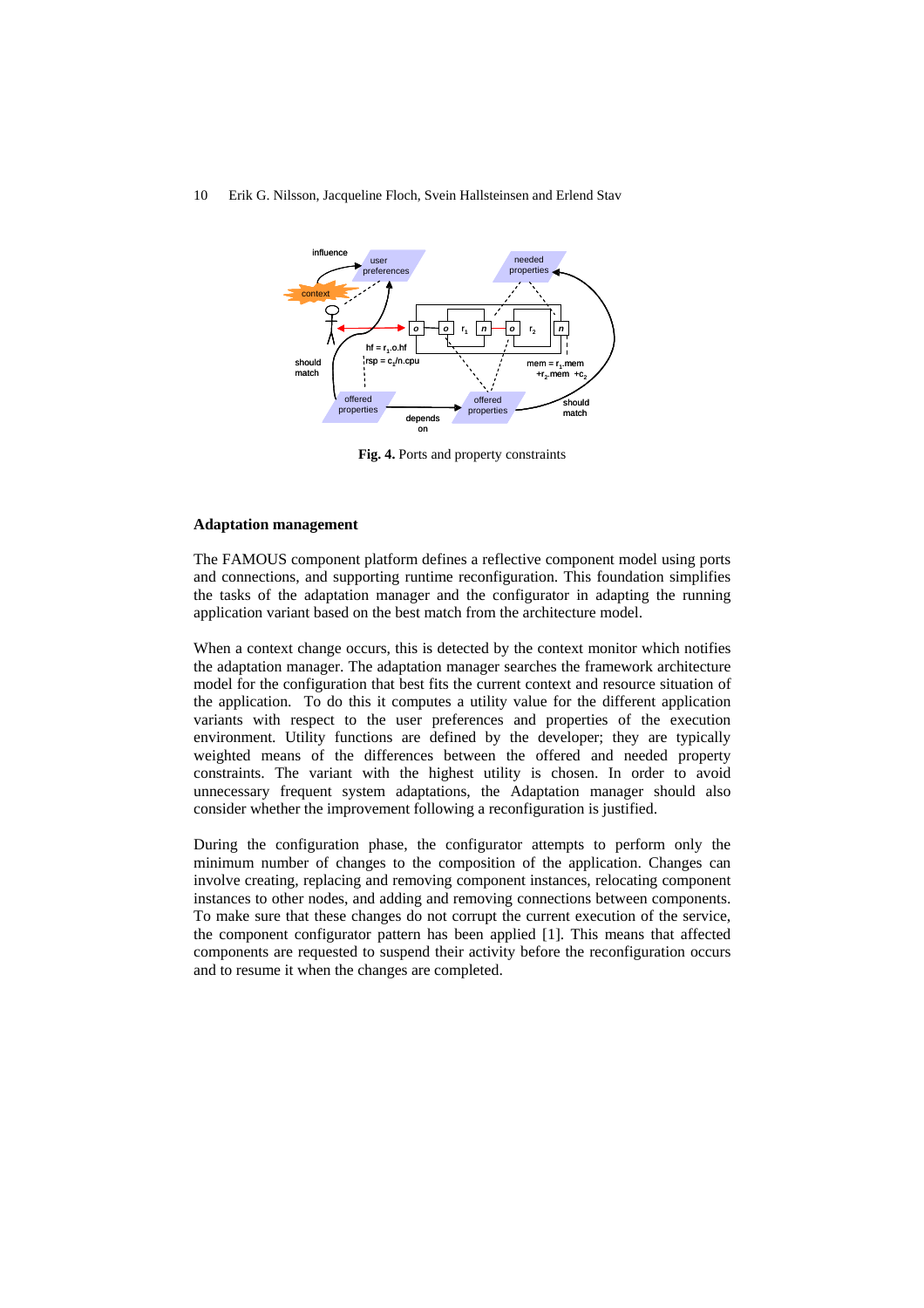## **Using Modelling Patterns and Compound User Interface Components to Facilitate Adaptive User Interfaces**

The modelling approach presented in section 2 above may be used both as a means in the design and run time phases of user interface development. The description above focus on applying the modelling approach to design time needs. In this section we focus on the potential in the run time phase – where the approach may be used to realize fairly advanced adaptation mechanisms.

Normally, a model-based systems development tool does the mapping from the user interface models to concrete user interfaces in the design phase (e.g. as a code generation process), i.e. before the system is deployed to the users. As the modelling approach offers different mapping rules for each modelling pattern, our adaptation mechanism may exploit this. This causes the choice of mapping rule to use to be done in the run time phase, i.e. after the system is deployed to the users.

### **Using the FAMOUS adaptive architecture**

As seen above, the FAMOUS adaptive architecture facilitates mechanisms for component based systems to be adapted at run time. To utilize this architecture for the presented modelling approach, a number of mapping rules must be applied at design time, so that the adaptation mechanisms have a number configuration to choose from. This may be done automatically by a code generation facility. A user interface at run time will thus consist of a number of user interface components arranged in a structure that the adaptation middleware may exploit. Fig. 5 shows an instantiation of the model in Fig. 1 at run time. The structuring of the UI components is not shown in the figure.



**Fig. 5.** User interface at runtime

What the adaptation mechanism does at a conceptual level is choosing which mapping rule to apply while an application is running. Of course, the total number of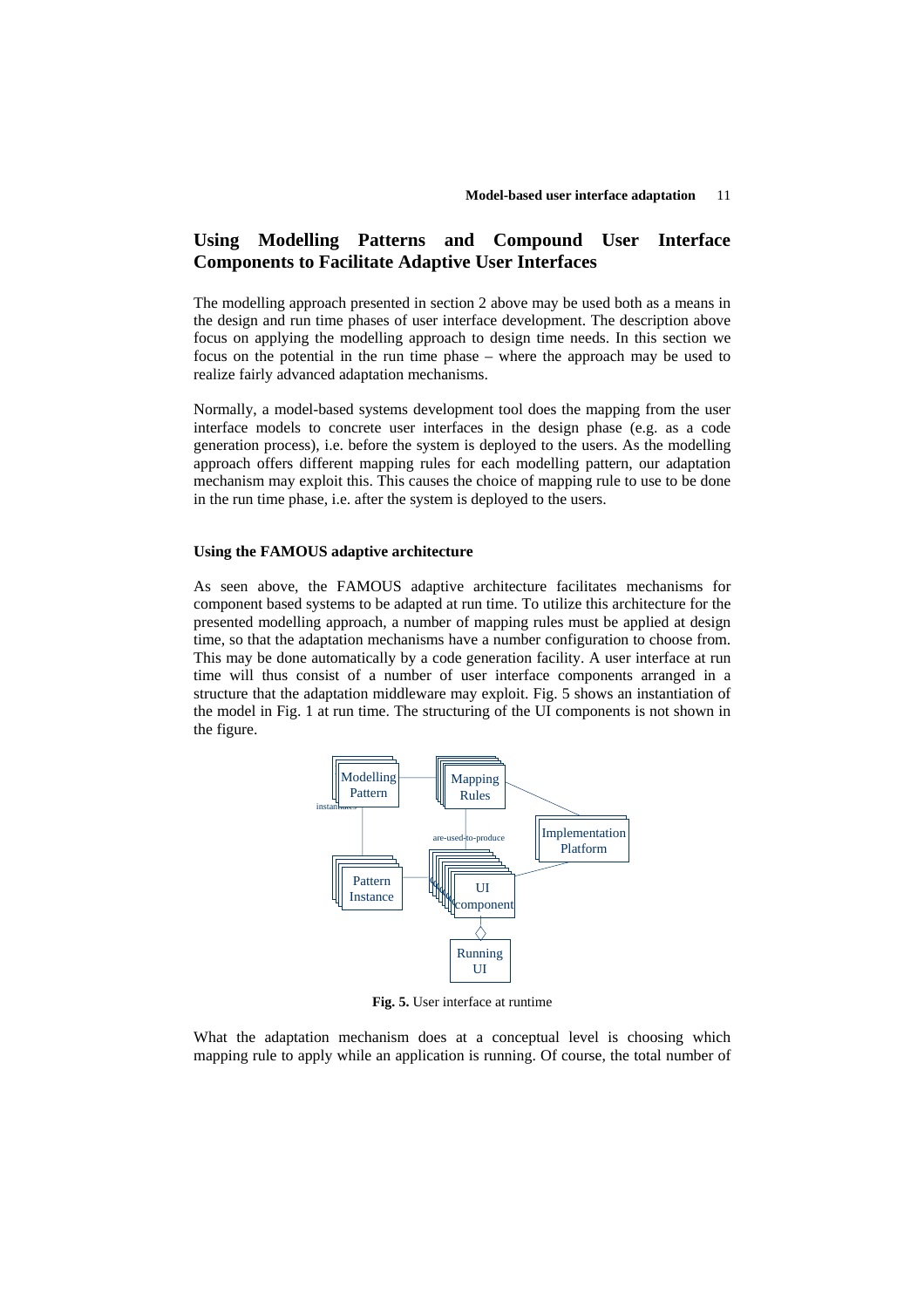mapping rules to apply must be decided by the developer. Whether it also will be the task of a developer to express the utility function it not obvious. At least in some cases, we envision that the utility function (or a proposition for a utility function) may be generated automatically based on knowledge of when the different mapping rules are best suited.

#### **Types of adaptation**

The most obvious types of adaptations that this approach facilitates are changes regarding the main principles for how the user interface behaves – e.g. changes in the main modality to use or change in the user interface style (e.g. from a forms based to one using icons and drag-and-drop to a wizard-based one). The reason why these types of changes are most obvious is that this is the most natural aspects to cover in different mapping rules (i.e. to have a set of mapping rules that causes the resulting user interfaces to be different from each other to a certain degree).

Although this is the most natural way of using the mapping rules mechanism in the modelling approach for adaptation at design time, the mapping rules mechanism may also be used to facilitate changes on a lower level of granularity. To make this possible, it is necessary to have mapping rules that are more similar, e.g. different versions of a mapping rule for one modality using a given style. This may e.g. be used on a mobile client to have one version that is optimal for interaction by using a stylus, and another version that is optimal for interaction by using the finger tip. The latter version would have to use larger components, and will thus have fewer interaction mechanisms on each window.

This latter use of the mapping rules mechanism to facilitate "smaller" differences in the user interface may of course cause the number of mapping rules to become larger, and if the degree of overlap between the different rules is large, changing one of them may cause the need for doing the same type of change on the parts of the mapping rule that are shared by other mapping rules. A way of handling this could be to have a sub typing mechanism that lets different mapping rules inherit from a common ancestor.

So far in this section we have focused on using different mapping rules as means for adaptation. Some low level changes may be done using the pattern instantiation mechanisms (e.g. use a different icon, table headings, sorting of lists, menus, toolbars) – this may be viewed as a different way of using the mapping rule, or as an adaptation of the mapping rule. A generalization of these issues, and other principles and mechanisms – that also are applicable to combine with the adaptation mechanisms presented in this section – are presented in the next section below.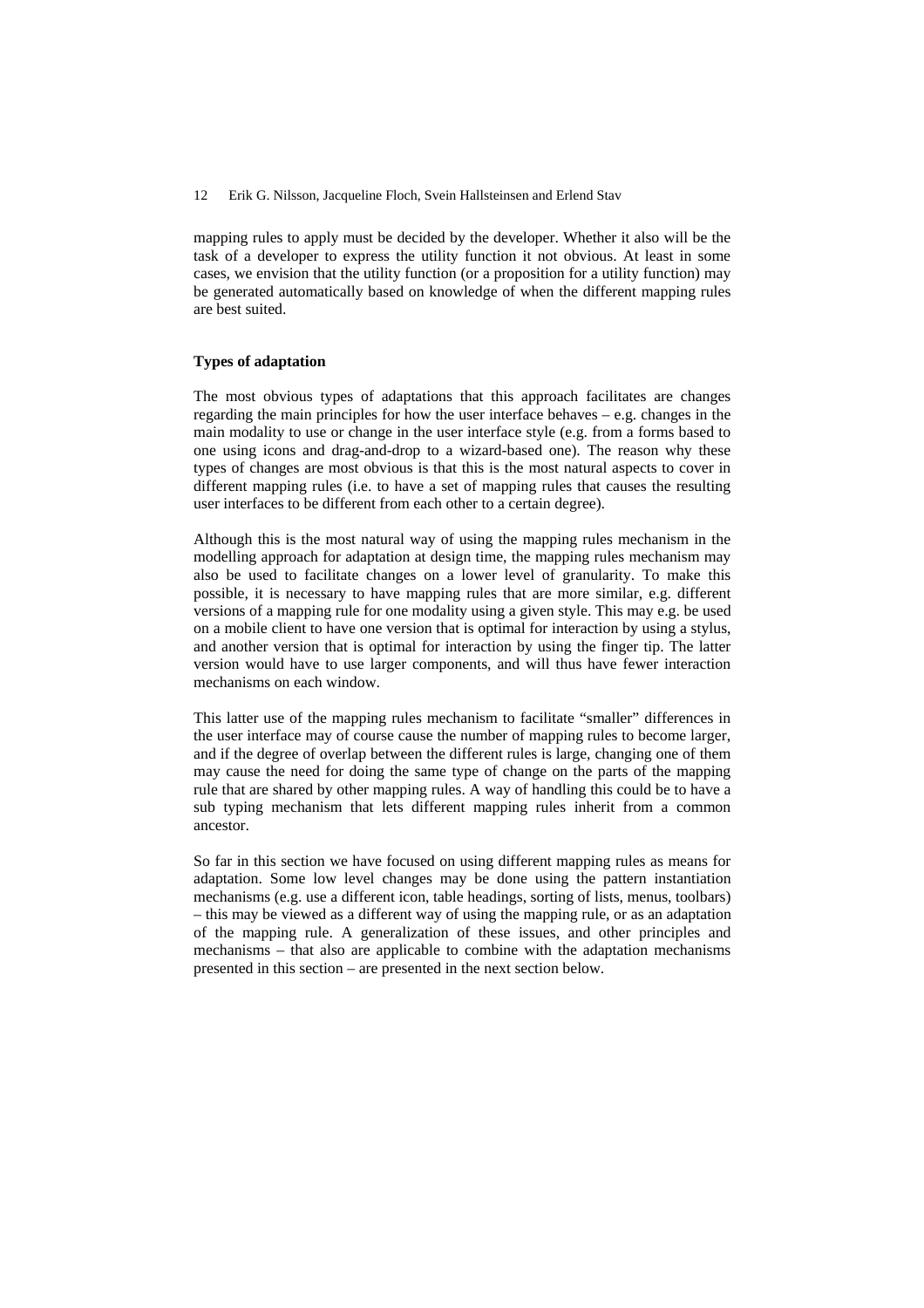### **Model-based Visual Adaptation of User Interfaces**

The adaptation mechanisms and principles presented in this section are part of the adaptation features of the modelling approach presented above. It should though be mentioned that the mechanisms and principles presented in this section in addition have generic aspects that make them useable also without applying the whole modelling approach. Using the mechanisms and principles alone of course will make it necessary to implement the concrete adaptation mechanisms as part of the system that should exploit it.

While the adaptation mechanisms presented in the previous section focus on fairly large changes in the user interface (like changing modality and style to use), the adaptation principles presented in this section focus on "smaller" changes in the user interface – and how a model-based approach also facilitates this type of adaptation. By "smaller" changes we mean changes like which icon to use in a presentation, whether an icon is shown or not, which colour to use on some elements, which texts to show in different parts of the user interface, etc. Some of these types of changes (often referred to as the dialog part of an application) are usually handled by program code – and this is considered a satisfactory solution. This may also well be the case if the rules prescribing the changes are fairly simple and stable over time. If the rules are complicated, and/or they change over time, a better solution could be to use a modelbased approach instead.

A model-based approach in this context is not a full-fletched modelling language with various advanced support tools, but rather a way of thinking and designing an application (i.e. more of a principle). Like the more large-scale adaptation mechanisms presented in the previous section, the adaptation functionality must be described in models that are separated from the application. But as the solutions presented in the previous section require a run time system handling the models, this is not necessary using the principles outlined in this section (but may well be used). The handling of the models may just as well be part of the functionality of the application. Which types of changes that should be applied to user interfaces when the context changes, may vary. Different contextual parameters are used to adapt *which* information to present and *how* it is presented. Instead of theorizing across a wide set of possible ways to apply these principles, we give some examples of projects where we have applied them.

In the EU project SUPREME [15], tools for supporting complicated maintenance work (e.g. in nuclear power plants) was developed. One of the areas addressed in the project was visualization of work processes. One of the prototypes developed used a simplified 2D map of a processing plant as background and icon overlays to show maintenance work and properties of the work. Figure 6 shows a part of the prototype running.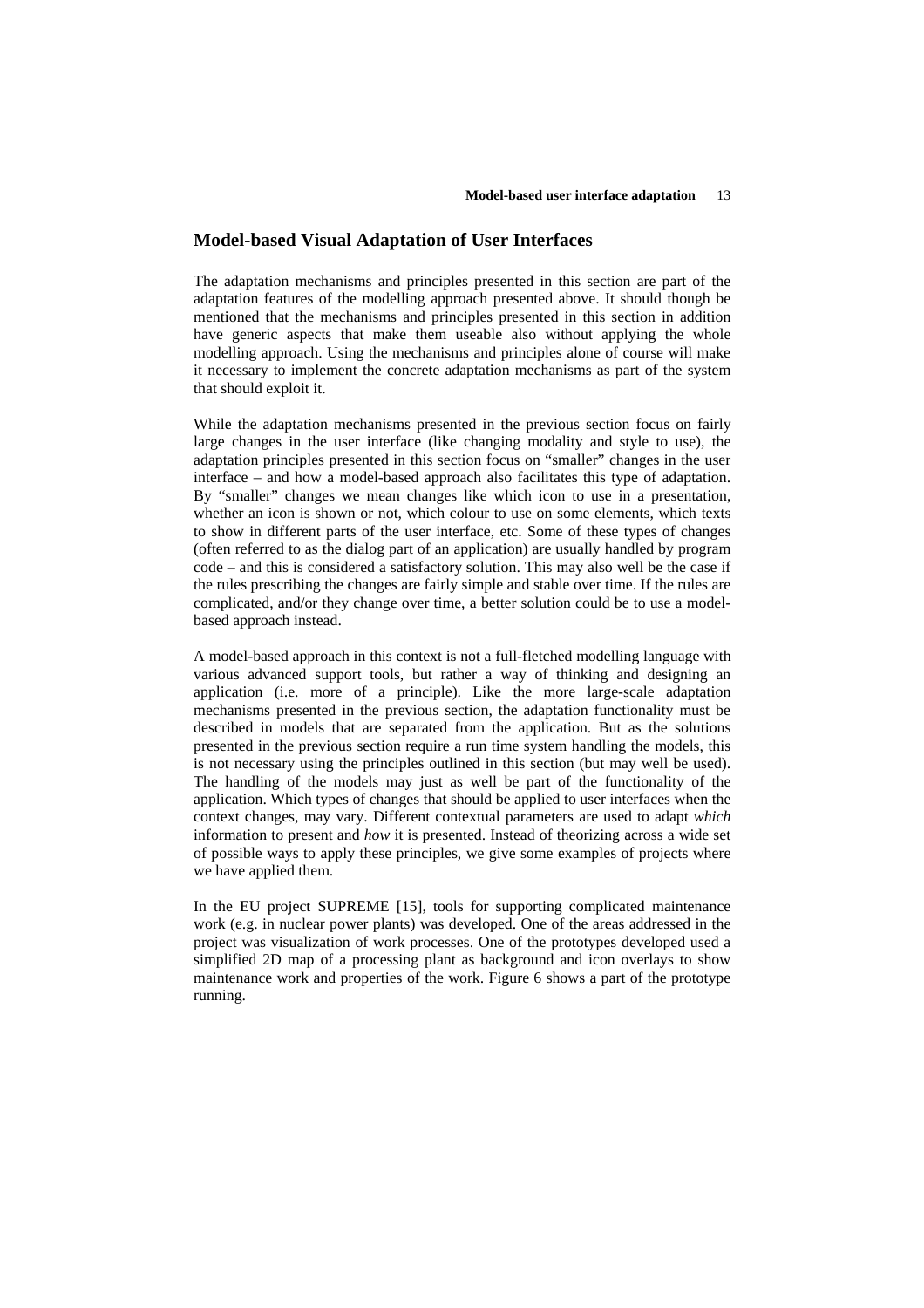

14 Erik G. Nilsson, Jacqueline Floch, Svein Hallsteinsen and Erlend Stav

**Fig. 6.** Iconic 2D map visualization of maintenance work in a processing plant

The main shape of the icon tells the number of work process instances in an area of the plant (granularity of the areas is depending on the zoom level). The more work being performed, the fatter the corresponding "worker" icon. A thin "worker" icon indicates just one work order. In the prototype, this information is also redundantly coded by the foreground colour of the "worker" icons. The foreground colour could well have been used to code some other property. The background colour of the icon indicates the prime status of the work (planned, in progress, delayed, finished), and for work in progress, the filling level indicates the amount of work still to be done (the more filling, the more work to still be done). For icons representing more than one work order, these details are only indicated if all instances have the same attribute value (unless some of the processes are delayed, in which case a greyish red colour is used as background). This is an example where different attribute values are mapped to different visual aspects (position, form, colours, etc.) of icons on a visual presentation.

Another prototype developed in the SUPREME project use a 3D bar chart to visualize the time aspects of the maintenance work [9, 10]. An important feature in this tool is a filtering feature – i.e. instead of searching for information, all relevant information is shown by default, and the user applies a set of filtering mechanisms to reduce the amounts of information to show (e.g. based on time, part of the plant, status, etc.). In this tool, models are used to configure and adapt aspects like which attributes to use for filtering, and which type of user interface mechanisms to use for each filtering attribute – as well as which attribute(s) to map to the z-axis of the 3D visualization.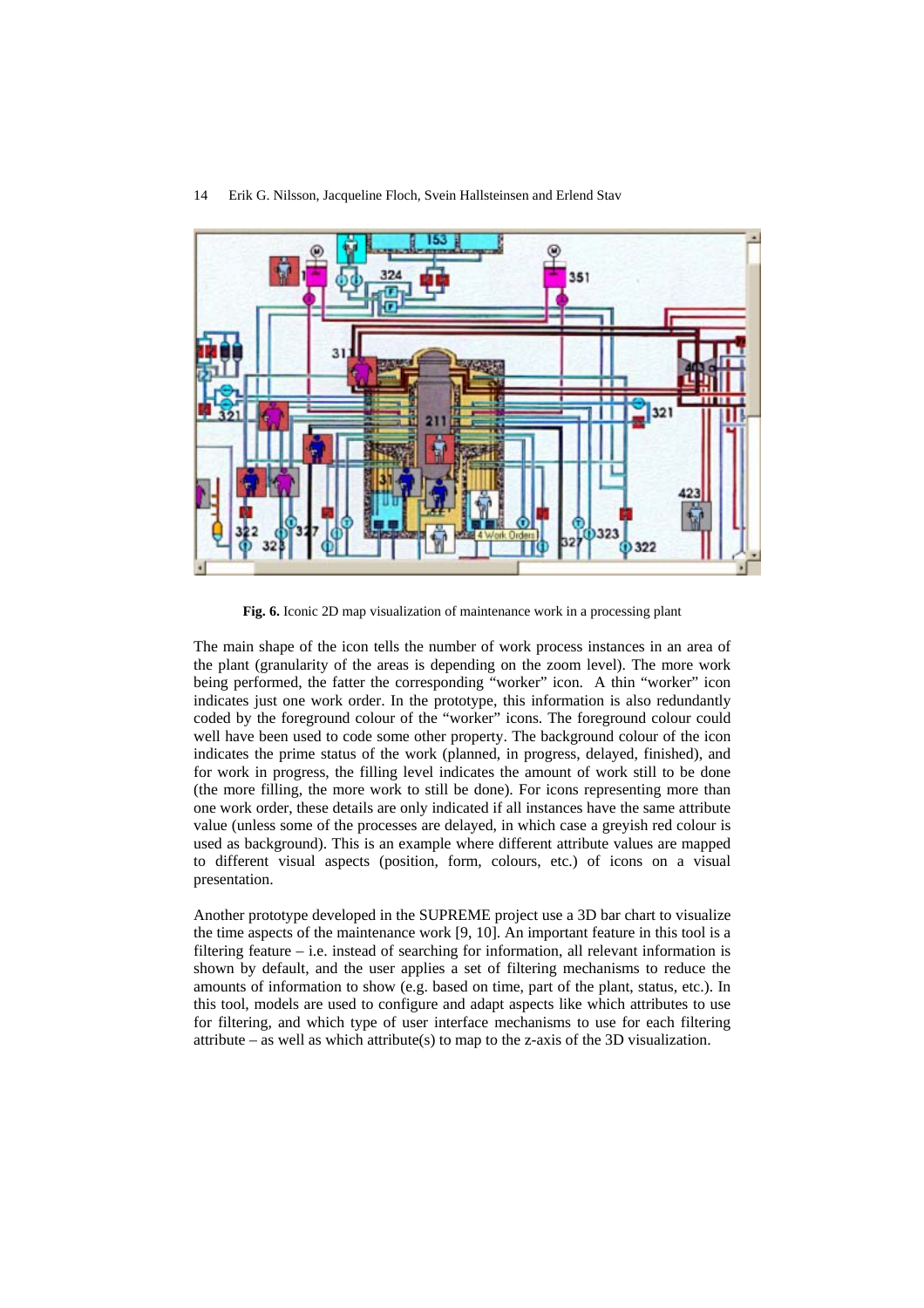In the EU project GreenTrip [22], we used these principles in the VUIM (VRP User Interface Module) tool. The VUIM tool is model-based, and facilitates basic user interface functionality for Vehicle Routing applications. In the VUIM tool, both the conceptual model and a bespoke light-weight user interface model is used to tailor and adapt the user interface. E.g. which icons to use, which attributes to include, value sets for attributes, choice of which attributes to use in different dialogs, sequences of attributes in dialogs, which attribute to use as "label" in different dialogs, etc. are specified in the models, and interpreted at run time. The VUIM tool is in fact a generic user interface run time system (for VRPs), thus showing an example of a solution in between the more simple mechanisms in the SUPREME examples, and the more complicated and complete ones presented in the previous section.

In the EU project AmbieSense [21, 26], various types of technology (like context tags, agent technology, context middleware, content management support and user interface support) was developed facilitating easy development of mobile, contextual services, e.g. for travellers. In one of the demonstrators in the project, services for users at an airport were developed. Different contextual parameters were used to adapt which information to present and how it is presented. The main features of the service was adapted to whether the user is departing, arriving or in transfer. Within each of these main modes, details were adapted. E.g. information about check in counters was only shown before the user passes the security control. If the user is handicapped, different toilets were shown on the map of the airport than if the user is not. Information about tax free shopping was only shown for international travellers. In the demonstrator service for travellers in a city, adaptation like the ones used in the SUPREME plant map example is applicable. E.g. to let different aspects the icons representing restaurants change depending on properties of the restaurant and available information – like number of stars, type of restaurant, price category, whether the menu is available electronically through the service, etc.

## **Conclusions and future work**

In this paper we have showed that when comparing mobile and stationary user interfaces, the differences between the user situation are just as important as the restrictions on screen size, interaction mechanisms etc. To design usable mobile applications, exploiting context changes is of vital importance. The rapid context changes in a mobile setting cause the need for flexible and adaptive user interfaces that are multitasking and possibly exploiting multiple modalities.

We have briefly presented a patterns-based modelling approach based on abstract, compound components and mapping rules to various target platforms. As both the number of such components (i.e. supported modelling patterns), the number of mappings for each pattern, and the number of target platforms are limited, it is possible to optimise the mappings with regard to usability and exploiting special features on each platform.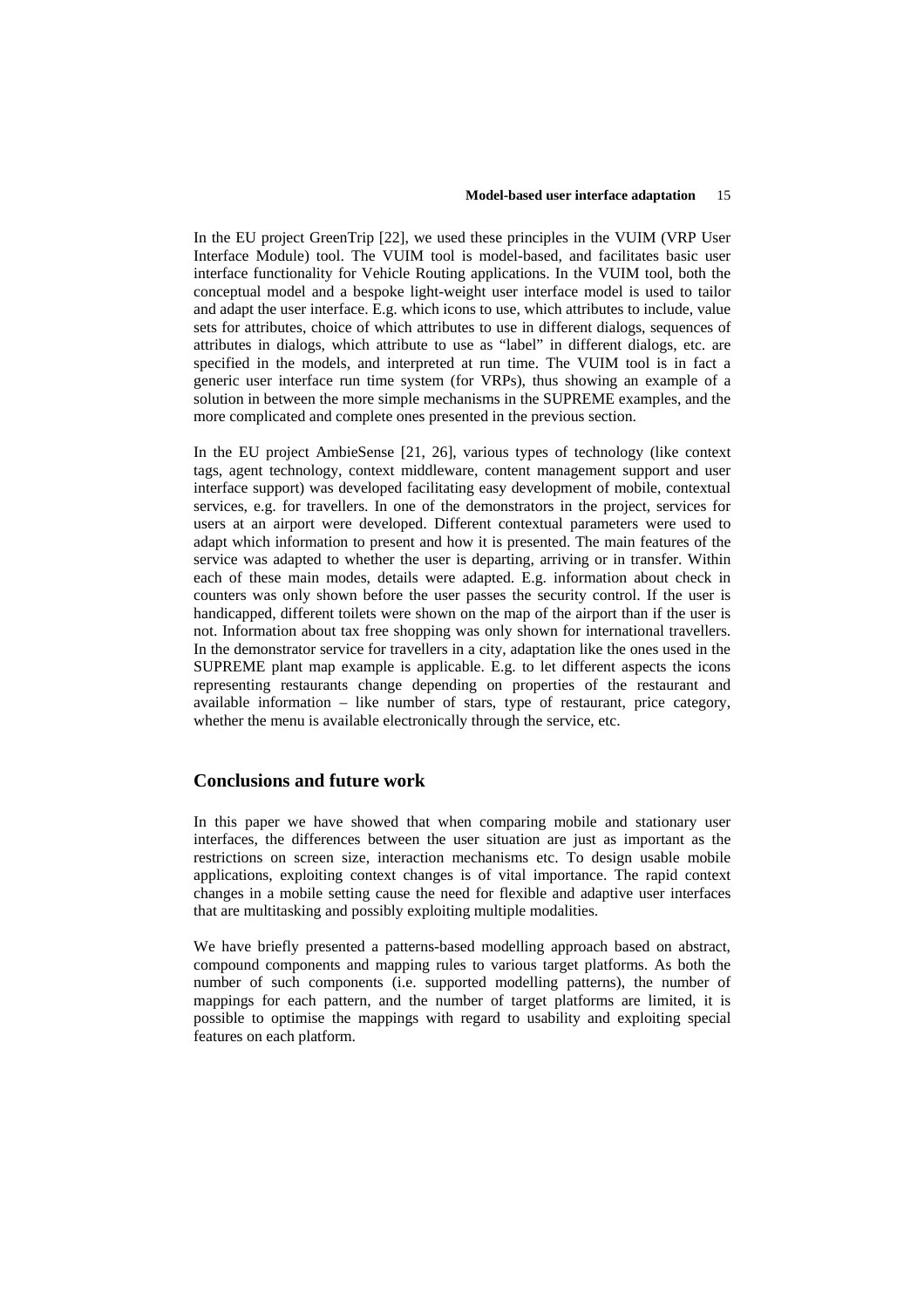We have presented a middleware centric approach to supporting the building of applications capable of adapting to a dynamically varying context as is typical of mobile use. The proposed approach builds on the idea of achieving adaptability by building applications as component frameworks from which variants with different properties can be built dynamically.

In the paper we have shown how the modelling approach may be extended to cover adaptable user interfaces at run time exploiting the adaptation middleware. We have also discussed how a model-based approach may be used to realize adaptive features in user interfaces independently of the presented modelling approach.

At the current stage, the adaptation middleware is more mature than the modelling approach (e.g. we have implemented the adaptation middleware). Still, there are a number of challenges for both. For the adaptation middleware, making the optimization process connected to the utility function more efficient, especially for applications with many components, is very important. Also the architecture needs further development and experimentation. The modelling approach needs further refinement and details, both regarding the modelling patterns and mapping rules and how they should be used at design time, and how the mapping rules should be used to exploit the adaptation middleware to facilitate adaptive user interfaces at run time.

### **Acknowledgements**

The work on which this paper is based is funded by the projects FAMOUS and UMBRA founded by the Norwegian Research Council, and the EU IST project AmbieSense.

## **References**

- 1. Buschman, F., Meunier, R., Rohnert, H., Sommerlad, P. and Stal, M., *Pattern-oriented Software Architecture: A system of Patterns*. John Wiley & Sons, 1996. ISBN 0-4719-5869- 7.
- 2. G. Calvary et al.: Plasticity of User Interfaces: A Revised Reference Framework. Proceedings of Tamodia'2002.
- 3. J. Coutaz and G. Rey: Foundation for a Theory of Contextors. In Proceedings of CADUI '02
- 4. J. Eisenstein, J. Vanderdonckt and A. Puerta: Applying Model-Based Techniques to the Development of UIs for Mobile Computers. In Proceedings of IUI'2001
- 5. E. Gamma, R. Helm, R. Johnson, and J. Vlissides: Design Patterns Elements of Reusable Object-Oriented Software. Addison-Wesley, 1995
- 6. Garlan, D. Schmerl, B. "Model-based Adaptation for Self-Healing Systems",. in Proc. of WOSS '02, pp 27-32. ACM, 2002.
- 7. Hallsteinsen, S., Floch, J. & Stav, E.: A middleware centric approach to building selfadaptive systems. Software Engineering and Middleware 4th International Workshop, LNCS 3437 Springer Verlag Berlin Heidelberg 2005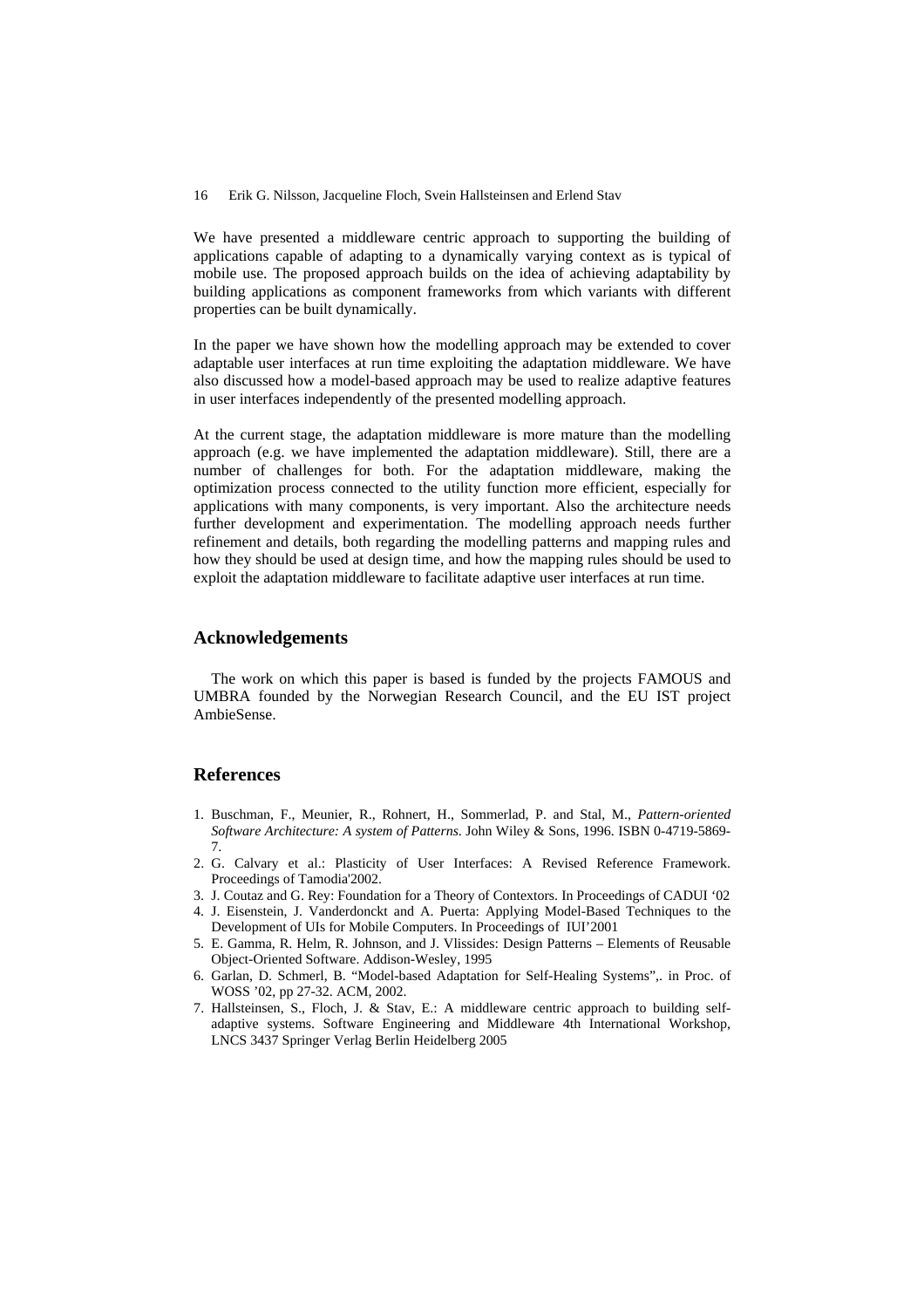- 8. Hallsteinsen, S., Stav, E & Floch, J.: Self-adaptation for "everyday" systems. Presented at WOSS 2004 (Workshop on Self-Managed Systems), Newport Beach Oct/Nov 2004.
- 9. H. D. Jørgensen and E. G. Nilsson: SUPREME Visualization Tool, Whitepaper, SINTEF, Oslo, Norway 1998.
- 10.H. D. Jørgensen: Model-driven work management services. In Proceedings of Concurrent Engineering Conference, CE 2003.
- 11. C. Kolski and J. Vanderdonckt: Computer-Aided Design of User Interfaces III Proceedings of the Fourth International Conference on CADUI, 2002
- 12. Kuutti, K., Small interfaces a blind spot of the academical HCI community?, In Proc. of HCI International '99
- 13. V. López Jaquero et al.: Model-Based Design of Adaptive User Interfaces through Connectors. In Proceedings of DSV-IS 2003
- 14.K. Luyten, C. Vandervelpen and K. Coninx: Migratable User Interface Descriptions in Component-Based Development. Proceedings DSV-IS 2002
- 15. J. Löwgren and M. V. Howard: SUPREME Visualization Concept. Recommendations and Rationale, University of Linköping, Sweden. 1996
- 16. Maes, P., "Concepts and experiments in computational reflection", OOPSLA'87 Proceedings.
- 17. Magee, J., Dulay, N., Eisenbach, S., and Kramer, J., "Specifying Distributed Software Architectures", in Proc. of the Fifth European Software Engineering Conference, 1995.
- 18. Medvidovic, N., and Taylor, R.N., "A classification and Comparison Framework for Software Architecture Description Languages", IEEE Transactions on Software Engineering, 2000, pp. 70-93.
- 19. N. Mitrovic and E. Mena: Adaptive User Interface for Mobile Devices. In Proceedings of DSV-IS 2002
- 20. A. Muller, P. Forbig and C. Cap: Model Based User Interface Design Using Markup Concepts. In Proceedings of DSV-IS 2001
- 21. H. I. Myrhaug and A. Göker: AmbieSense interactive information channels in the surroundings of the mobile user, In Proceedings of HCI International 2003
- 22. E. G. Nilsson: Using application domain specific run-time systems and lightweight user interface models - a novel approach for CADUI. In Proceedings of CADUI '99
- 23.E. G. Nilsson: Modelling user interfaces challenges, requirements and solutions. Proceedings of Yggdrasil 2001, Norwegian Computer Society
- 24. E. G. Nilsson: Combining compound conceptual user interface components with modelling patterns – a promising direction for model-based cross-platform user interface development. In Proceedings of DSV-IS 2002
- 25. E. G. Nilsson: User Interface Modelling and Mobile Applications Are We Solving Real World Problems? In Proceedings of Tamodia'2002
- 26. E. G. Nilsson & O.-W. Rahlff: Mobile and Stationary User Interfaces Differences and Similarities Based on Two Examples, In Proceedings of HCI International 2003
- 27. OMG, "UML 2.0 Superstructure Specification", Final adopted specification. August 2003.
- 28. OMG, "UML Profile for Modelling Quality of Service and Fault Tolerance Characteristics and Mechanisms", OMG draft adopted specification November 2003.
- 29. F. Paternò and C. Santoro: One Model, Many Interfaces. In Proceedings of CADUI '02
- 30. C. Pribeanu, Q. Limbourg and J. Vanderdonckt: Task Modelling for Context-Sensitive User Interfaces. In Proceedings of DSV-IS 2001
- 31. O. W. Rahlff, R. K. Rolfsen and J. Herstad: Using Personal Traces in Context Space: Towards Context Trace Technology, In Springer's Personal and Ubiquitous Computing, Special Issue on Situated Interaction and Context-Aware Computing, Vol. 5, # 1, 2001
- 32. O. W. Rahlff, R. K. Rolfsen, J. Herstad: The Role of Wearables in Social Navigation, in Social Navigation of Information Space, 1999